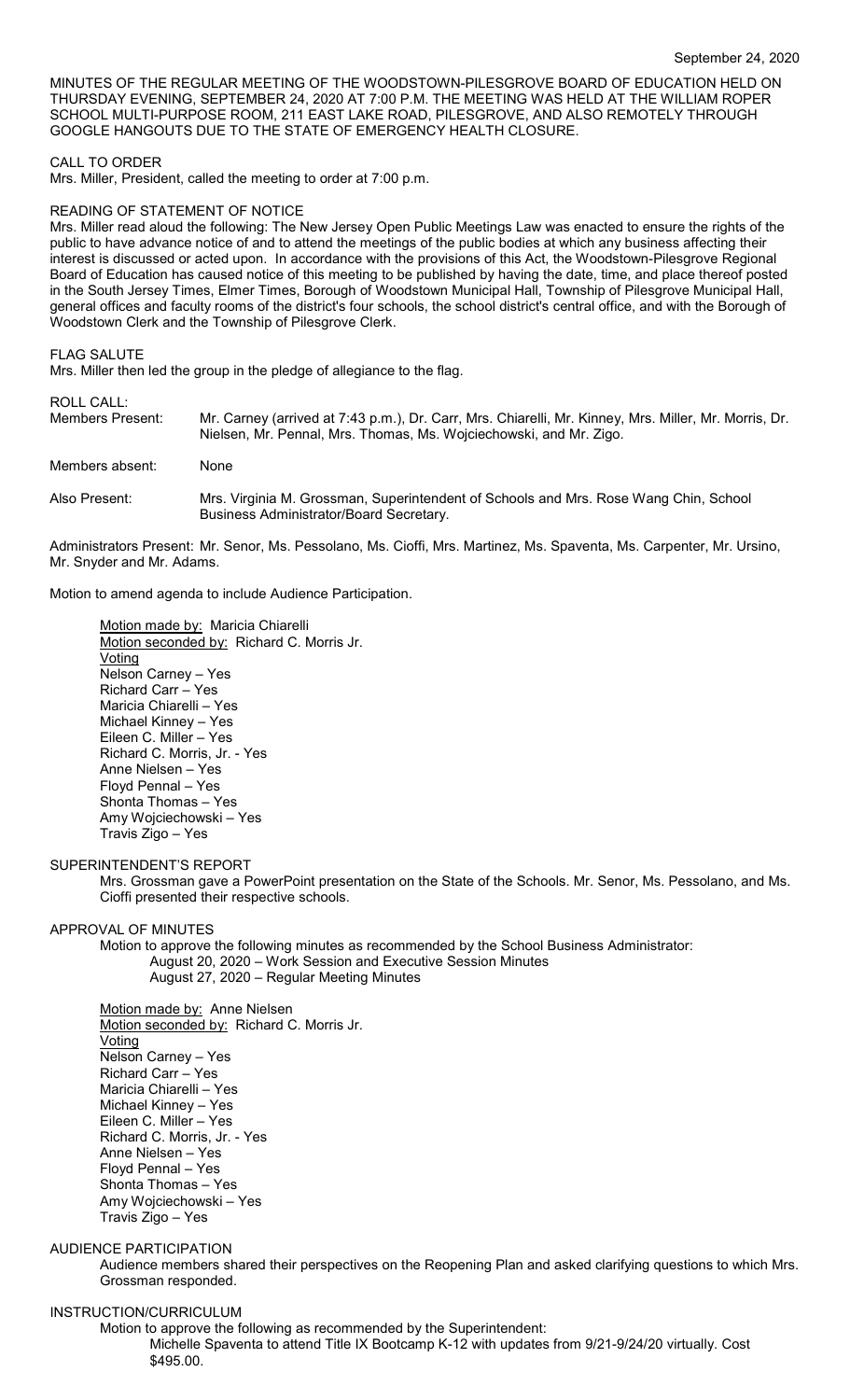Handbooks for the 2020-2021 school year: Cafeteria Staff Manual G/T Handbook Achieve Handbook

2020-2021 District Plans as follows: Professional Standing Orders for Nurses

Partnership between Big Brothers Big Sisters of Cumberland & Salem Counties for a high school based mentoring plan.

Fundraiser list for September 2020. (attachment)

Request to create the Superhero Club at the high school at no cost of the Board.

Class of 2021 Senior Trip from 4/27/2021 through 5/1/2021.

Motion made by: Nelson Carney Motion seconded by: Richard C. Morris Jr. **Voting** Nelson Carney – Yes Richard Carr – Yes Maricia Chiarelli – Yes Michael Kinney – Yes Eileen C. Miller – Yes Richard C. Morris, Jr. - Yes Anne Nielsen – Yes Floyd Pennal – Yes Shonta Thomas – Yes Amy Wojciechowski – Yes Travis Zigo – Yes

## ADMINISTRATION/PERSONNEL

Motion to approve the following as recommended by the Superintendent: Retirement notice of Wendy Davis (teacher) effective 1/1/2021.

> Leave of absence for John Snyder for COVID-19 Emergency paid sick leave for 80 hours retroactive to 4/14/2020 through 4/27/2020.

New staff for the 2020-2021 school year as follows: New part time School Psychologist position (2 days per week)

> Jennifer Ferrese as a part time School Psychologist at Masters, Step 7, \$58,374.00 prorated, effective 9/25/2020.

Extra Duty for the 2020-2021 school year as follows: September Athletics List (see page September Curriculum List (see page\_\_\_) September High School List (see page September McKinney-Vento List (see page \_\_\_) September CST List (see page \_\_\_)

Substitute list for September 2020.

Athletic Volunteer List for September 2020. (see page \_\_\_)

Motion made by: Michael Kinney Motion seconded by: Maricia Chiarelli Voting Nelson Carney – Yes Richard Carr – Yes Maricia Chiarelli – Yes Michael Kinney – Yes Eileen C. Miller – Yes Richard C. Morris, Jr. - Yes Anne Nielsen – Yes Floyd Pennal – Yes Shonta Thomas – Yes Amy Wojciechowski – Yes Travis Zigo – Yes

Motion to approve the following as recommended by the Superintendent (voting not applicable to sending district representatives):

Leave of absence for Megan Kubat for COVID-19 FMLA from 9/8/2020 to 10/6/020.

Mariah Sigar as a Long Term Substitute from 9/2/2020 through 12/1/2020.

Extra Duty for the 2020-2021 school year as follows: September Middle School List (see page \_\_\_) September Mary Shoemaker List (see page\_\_\_) September William Roper List (see page \_\_\_)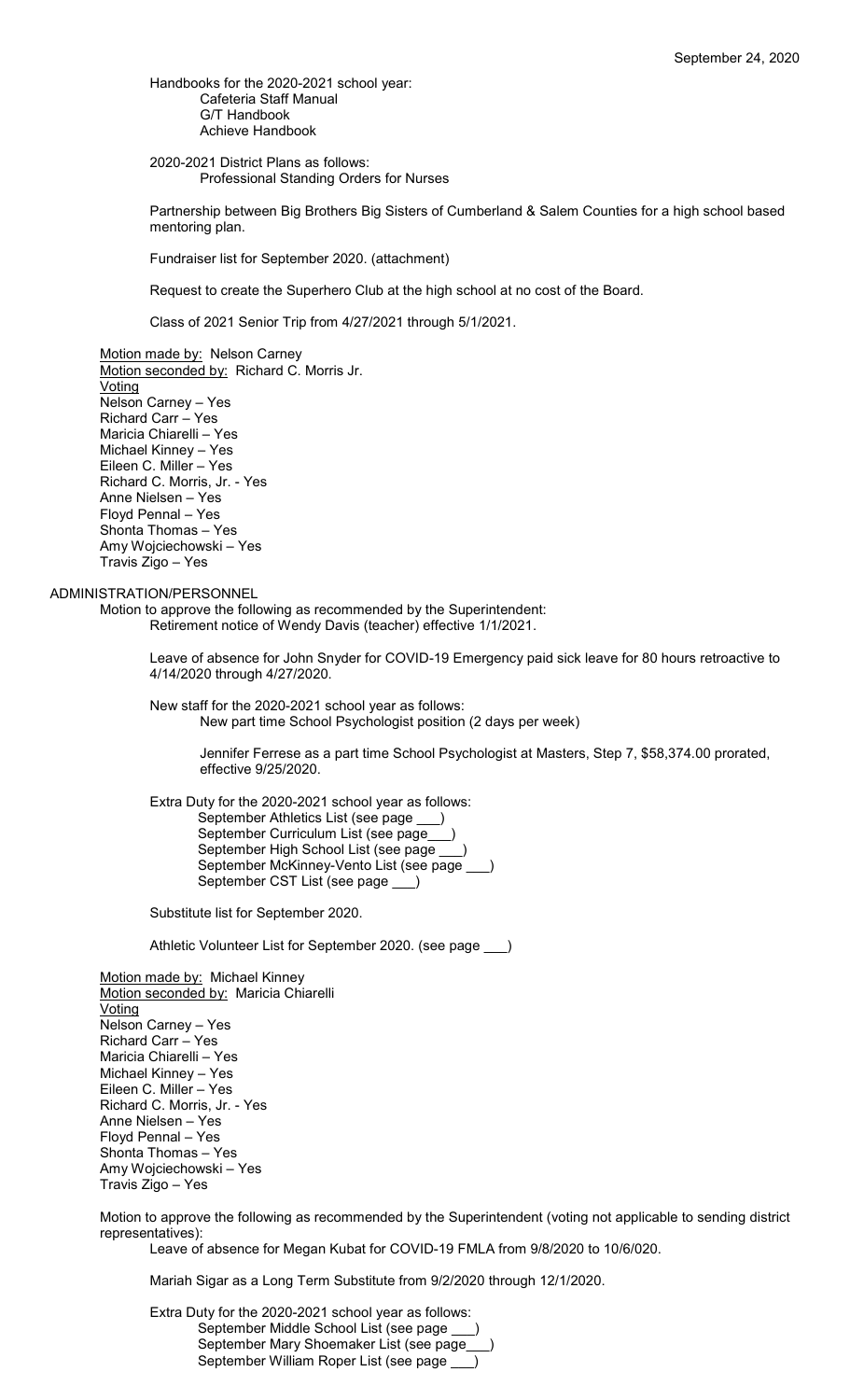Motion made by: Nelson Carney Motion seconded by: Maricia Chiarelli **Voting** Nelson Carney – Yes Richard Carr – Yes Maricia Chiarelli – Yes Eileen C. Miller – Yes Anne Nielsen – Yes Floyd Pennal – Yes Shonta Thomas – Yes Amy Wojciechowski – Yes Travis Zigo – Yes

### OPERATIONS/FINANCE

Motion to approve the following financial reports as recommended by the School Business Administrator: (see Board Minutes Financial Back-up Binder for details).

Pursuant to N.J.A.C. 6A:23A-16.10 (c)3, I certify that as of July 31, 2020, no budgetary line item account has obligations and payments (contractual orders) which in total exceed the amount appropriated by the Woodstown-Pilesgrove Regional Board of Education pursuant to N.J.S.A. 18A:22-8.1 and N.J.S.A. 18A:22-8.2 and no budgetary line item account has been over-expended in violation of N.J.A.C. 6:23- 16.10 (a)1.

Board Secretary **Date** 

\_\_\_\_\_\_\_\_\_\_\_\_\_\_\_\_\_\_\_\_\_\_\_\_\_\_\_\_\_ \_\_\_\_\_\_\_\_\_\_\_\_\_\_\_\_\_\_\_\_\_\_\_\_

The July 31, 2020, preliminary final Report of the Treasurer of School Funds for the 2020-2021 school year is in agreement with the July 31, 2020, preliminary Report of the Board Secretary, pending audit.

Pursuant to N.J.A.C. 6A:23A-16.10(c)4, that the Woodstown-Pilesgrove Regional Board of Education certifies that as of July 31, 2020, and after review of the Secretary's Monthly Financial Report and the Treasurer's Monthly Financial Report and upon consultation with the appropriate district officials, to the best of the Board's knowledge, no major account or fund has been over-expended in violation of N.J.A.C. 6A:23A-16.10(a)1 and that sufficient funds are available to meet the district's financial obligations for the remainder of the fiscal year.

EFT's for August 2020, additional hand check payments for August 2020, and payment list for the month of September 2020.

Transfer of funds as previously approved by the Superintendent pursuant to 18A:22-8.1 for the month of July 2020.

Additional financial reports as follows:

Student Activities and Athletics for the month of August 2020. Scholarships for the month of August 2020. Odyssey of the Mind for the month of August 2020. Woodstown Community School for the month of August 2020.

Motion made by: Maricia Chiarelli Motion seconded by: Richard Carr **Voting** Nelson Carney – Yes Richard Carr – Yes Maricia Chiarelli – Yes Michael Kinney – Yes Eileen C. Miller – Yes Richard C. Morris, Jr. - Yes Anne Nielsen – Yes Floyd Pennal – Yes Shonta Thomas – Yes Amy Wojciechowski – Yes Travis Zigo – Yes

Motion to approve the following as recommended by the School Business Administrator:

Contract with Cooper Health System to provide services to student's athletes at designated sporting events and provide medical support and education to its athletic trainers, student athletes, staff and parents.

Contract with Salem County Vocational Technical School District for the Host Site Partnership Agreement in the amount of \$441,347.36 for the 2020-2021 school year.

Contract with Salem County Special Services School District for the attendance of the following students for the 2020-2021 school year:

Student NJSmart #1416288941 in the amount of \$45,176.00 plus a 1:1 aide in the amount of \$46,176.00

Student NJSmart #8061894435 in the amount of \$54,512.00

Student NJSmart #7182903077 in the amount of \$45,176.00 plus a 1:1 aide in the amount of \$46,176.00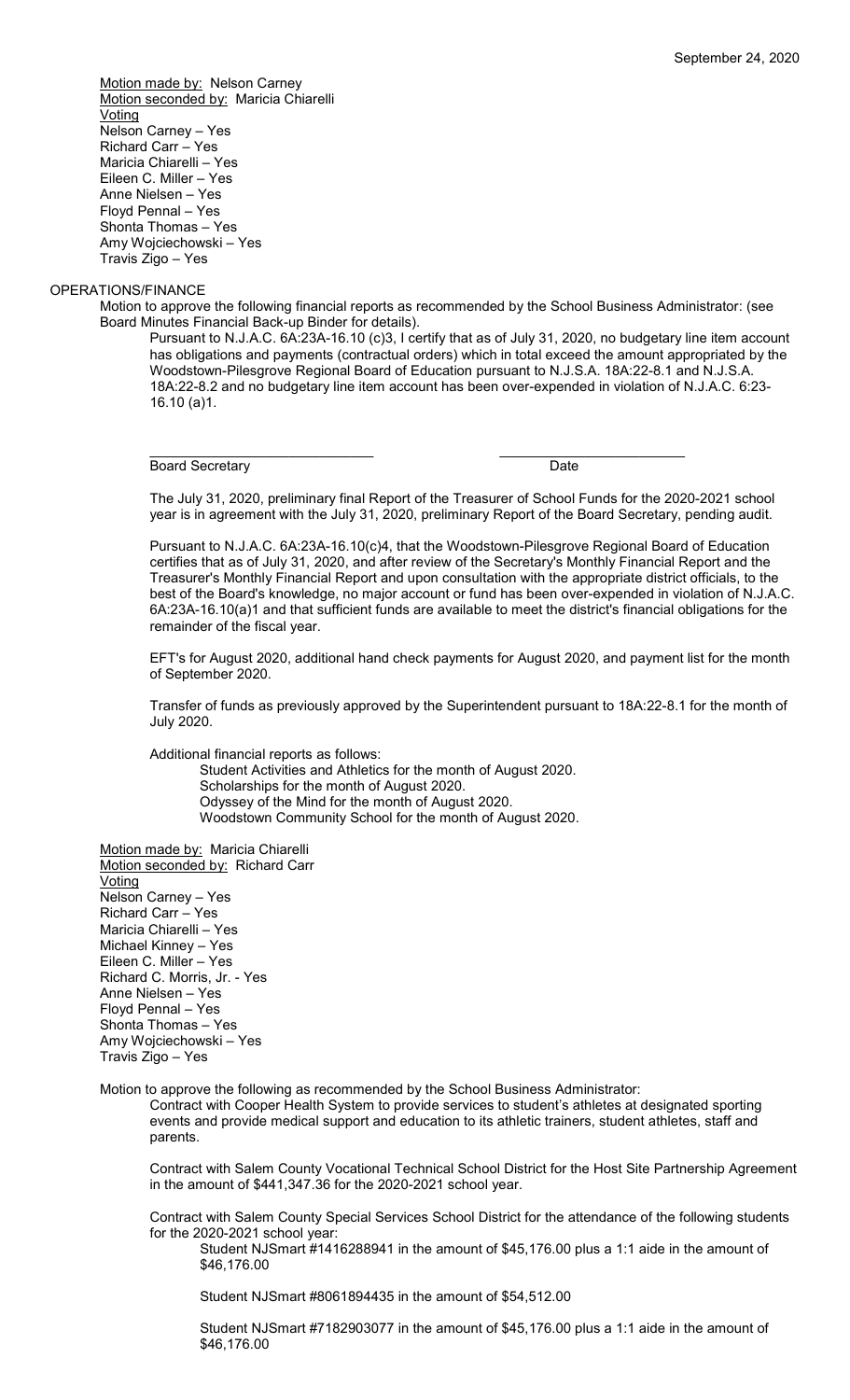Student NJSmart #1083720456 in the amount of \$45,176.00

Participation in the Alliance for Competitive Telecommunications (ACT) with the Educational Services Commission of New Jersey (ESCNJ) Cooperative Pricing System 65MCESCCPS and the New Jersey Association of School Business Officials (NJASBO).

Approval of the Three Year Comprehensive Maintenance Plan for 2019-2020 through 2021-2022 and M-1 as contained in the NJQSAC and the following resolution:

Whereas, the NJ Department of Education requires New Jersey school districts to submit threeyear comprehensive maintenance plans documenting "required" maintenance activities for each of its public school facilities, and

Whereas, the required maintenance activities as listed in the Comprehensive Maintenance Plan document for the various school facilities of the Woodstown-Pilesgrove Regional School District are complete and in compliance with the requirements of N.J.A.C. 6A:26A-3, and

Whereas, the Comprehensive Maintenance Plan includes activities and expenditures, for each school facility that qualify as required maintenance pursuant to N.J.A.C. 6A:26A-2 and are reasonable to keep school facilities open and safe for use or in their original condition and to keep their system warranties valid.

Now Therefore Be It Resolved, that the Woodstown-Pilesgrove Regional School District hereby authorizes the School Business Administrator to submit the 2019-2020 / 2020-2021 Comprehensive Plan for the Woodstown-Pilesgrove Regional School District in compliance with the N.J. Department of Education requirements.

Contract with Brookfield Schools to provide educational services for the 2020-2021 school year.

Accept the NJDOE Digital Divide grant award in the amount of \$102,813.00.

Accept the following philanthropic donations to supplement the CARES Act Elementary and Secondary School Emergency Relief (ESSER) Fund Digital Divide Grant. (Note: Donation will be incremental to the Digital Divide Grant of \$102,813):

\$250.00 - Regan Young England Butera (RYEBREAD) \$250.00 - Bowman & Company \$1,000.00 - B.R. Williams Inc. \$250.00 - Arthur J. Gallagher & Co. \$500.00 Parker McCay

Request to go out for bid for the HVAC upgrades project at the Mary S. Shoemaker Elementary School. Tentative bid advertisement date is November 13, 2020. Tentative date the bids will be received is December 11, 2020.

Utilize TicketLeap to track the selling of zero cost tickets to attend our District's athletic events at no cost to the district.

Mr. Pennal was disconnected from virtual attendance from 9:06 to 9:09 p.m.

Motion made by: Maricia Chiarelli Motion seconded by: Nelson Carney **Voting** Nelson Carney – Yes Richard Carr – Yes Maricia Chiarelli – Yes Michael Kinney – Yes Eileen C. Miller – Yes Richard C. Morris, Jr. - Yes Anne Nielsen – Yes Shonta Thomas – Yes Amy Wojciechowski – Yes Travis Zigo – Yes

Motion to approve the following as recommended by the School Business Administrator (voting not applicable to sending district representatives):

Contract with Salem County Special Services School District for the attendance of the following students for the 2020-2021 school year:

Student NJSmart #2384482013 in the amount of \$41,639.00 plus a 1:1 aide in the amount of \$46,176.00

Student NJSmart #7402363052 in the amount of \$54,512.00

Student NJSmart #8669004539in the amount of \$45,176.00

Motion made by: Richard Carr Motion seconded by: Michael Kinney Voting Nelson Carney – Yes Richard Carr – Yes Maricia Chiarelli – Yes Eileen C. Miller – Yes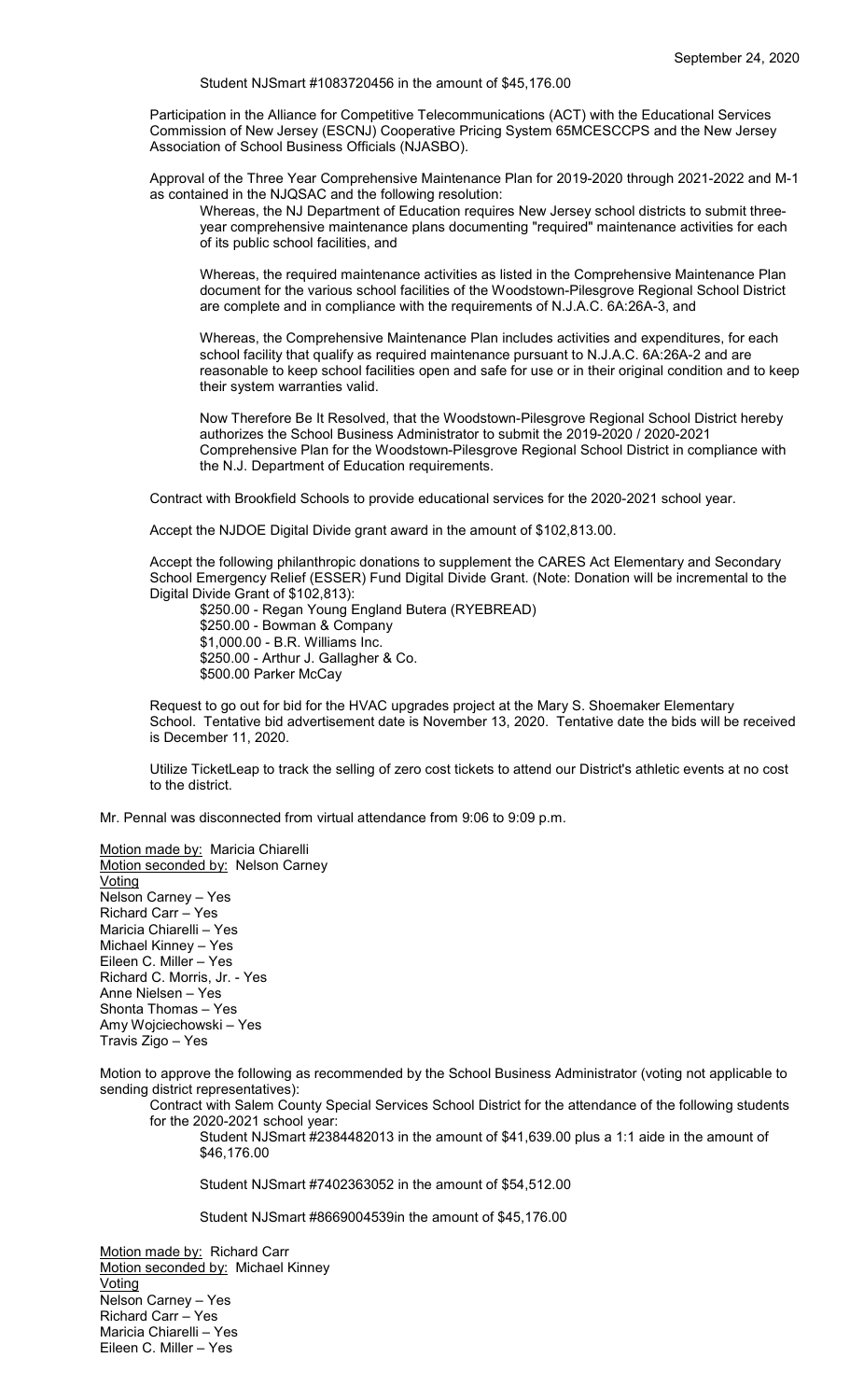Anne Nielsen – Yes Floyd Pennal – Yes Shonta Thomas – Yes Amy Wojciechowski – Yes Travis Zigo – Yes

## POLICY

Motion to approve the following policy for second reading and adoption: P1648.02 Remote Learning Options for Families (M) (New)

Motion made by: Maricia Chiarelli Motion seconded by: Anne Nielsen **Voting** Nelson Carney – Yes Richard Carr – Yes Maricia Chiarelli – Yes Michael Kinney – Yes Eileen C. Miller – Yes Richard C. Morris, Jr. - Yes Anne Nielsen – Yes Floyd Pennal – Yes Shonta Thomas – Yes Amy Wojciechowski – Yes Travis Zigo – Yes

Motion to approve the following policy for first reading: P8561 Procurement Procedures for School Nutrition Programs (M)

Motion made by: Maricia Chiarelli Motion seconded by: Anne Nielsen Voting Nelson Carney – Yes Richard Carr – Yes Maricia Chiarelli – Yes Michael Kinney – Yes Eileen C. Miller – Yes Richard C. Morris, Jr. - Yes Anne Nielsen – Yes Floyd Pennal – Yes Shonta Thomas – Yes Amy Wojciechowski – Yes Travis Zigo – Yes

## OLD BUSINESS – None

## NEW BUSINESS – None.

### REPORTS

- Rose Chin, School Business Administrator reported on the following:
	- Audit is underway this week; the process has been going well; we will keep the Board posted.
	- Edu Plan -- special open enrollment will be underway; this new plan is mandated by law.
	- Food Service -- on Monday, we announced to the community that all students are eligible for free meals until end of 2020; district was approved this status; District served ~11,000 meals when COVID hit last school year.
		- MSS HVAC -- evaluated funding sources (Referendum + Capital Reserves):
			- o Back out funding usage already ear-marked for other purposes to derive available funds
			- o Evaluate hard and soft costs
			- Plan for bids to come in Nov 2020<br>○ Determine the right size of proiect
			- Determine the right size of project that District can afford

## BOARD REPORTS

President -- Mrs. Miller stated that Reopening Plan decisions are made with students' best interest in mind. Mrs. Miller discussed the BOE seat openings and gave advice on next steps; commended Pastor Eryn Mera for her work being recognized by news channels.

### Sending Districts

Upper Pittsgrove Township -- Mr. Michael Kinney

Upper Pittsgrove is open for hybrid learning; previewed upcoming phasing.

Alloway Township -- Mr. Richard Morris

Alloway has hybrid format; there are some challenges.

#### Liaison Reports

NJSBA Delegate Report – Mrs. Encouraged NJSBA training opportunities to BOE members.

SACC Report – Ms. Thomas had nothing to report.

AG Report – Dr. Nielsen had nothing to report.